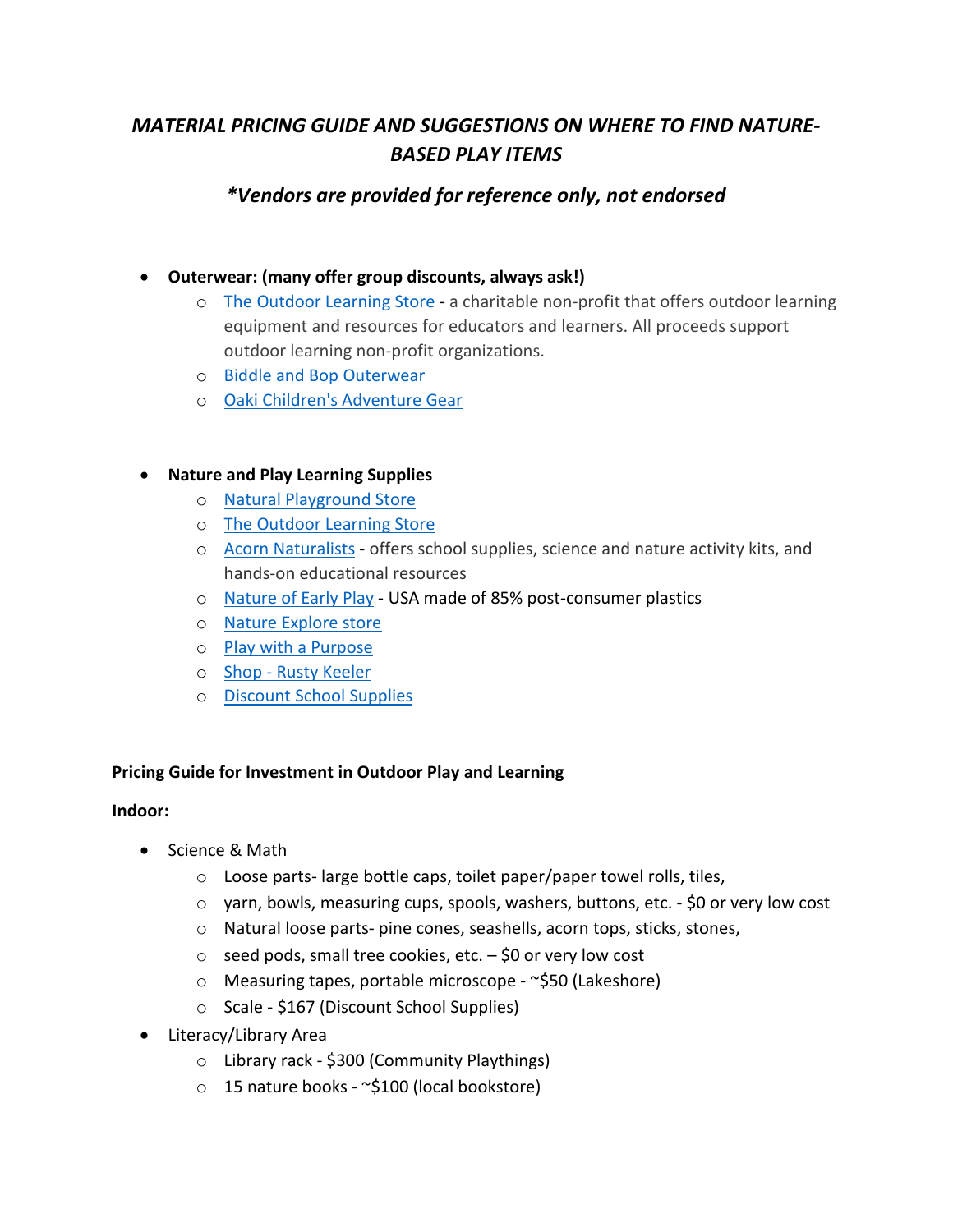- o Comfortable seating/cushions \$77- \$150 (Lakeshore, School Outfitters)
- Music
	- o International Wooden Music Set for Toddlers \$33 (Amazon)
	- o Dancing scarves, set of 12 \$20 (Lakeshore)
	- o Cajon drum \$70 (Alto Music)
	- o Natural rattles, set of 3 \$38 (Nature Explore)
- Art
	- o Creativity table- \$1,895 (Nature Explore)
	- $\circ$  Nature materials- pine cones, acorn tops, pine needles, leaves, bark, flowers \$0
	- o Wood peg dolls, 100 count \$20 (Oriental Trading)
	- o Tempera Cake Paints, Classroom Set (36 paints/36 brushes) \$99 (Amazon)
- Fine Motor/Manipulatives
	- o Nature samples- seed pods, seashells \$0- \$30 (found items; Nature Explore)
	- o Natural tree blocks -\$55-60 (Nature Explore, Becker's School Supplies)
	- o Water blocks \$65 (Nature Explore)
- Dramatic Play
	- o Photo albums with photos of children and their families \$45 (Discount School Supplies)
	- o Bowls, colanders, funnels, pots, pans, muffin tins, utensils, etc. \$0
	- o Basket of fabrics, silk, burlap \$0 or very low cost
	- o Realistic animal puppets \$17- \$96 (Folkmanis Puppets)
- Indoor space
	- o Montessori shelving \$230-\$555 (Community Playthings)
	- o Woven storage baskets \$13-\$18 (Community Playthings)
	- o Nature shelf \$296 (Today's Classrooms)
	- o Nature mobiles for classroom ceiling \$0 or very low cost

#### **Outdoor:**

- Science & Math
	- o Magnifying glasses, set of 10 \$29 (Nature Explore)
	- o Binoculars \$25 (Nature Explore)
	- o Cedarwood traditional bluebird houses, set of 4 \$99 (Bestnest.com)
	- o Galvanized buckets, set of 6 \$11 (Amazon)
	- o Paint chips for scavenger hunt \$0 (any paint store)
	- o 2 way nature viewer \$15, (The Outdoor Learning Store)
- Literacy
	- o Journals, blank, 8x5, 12 pack \$17 (Amazon)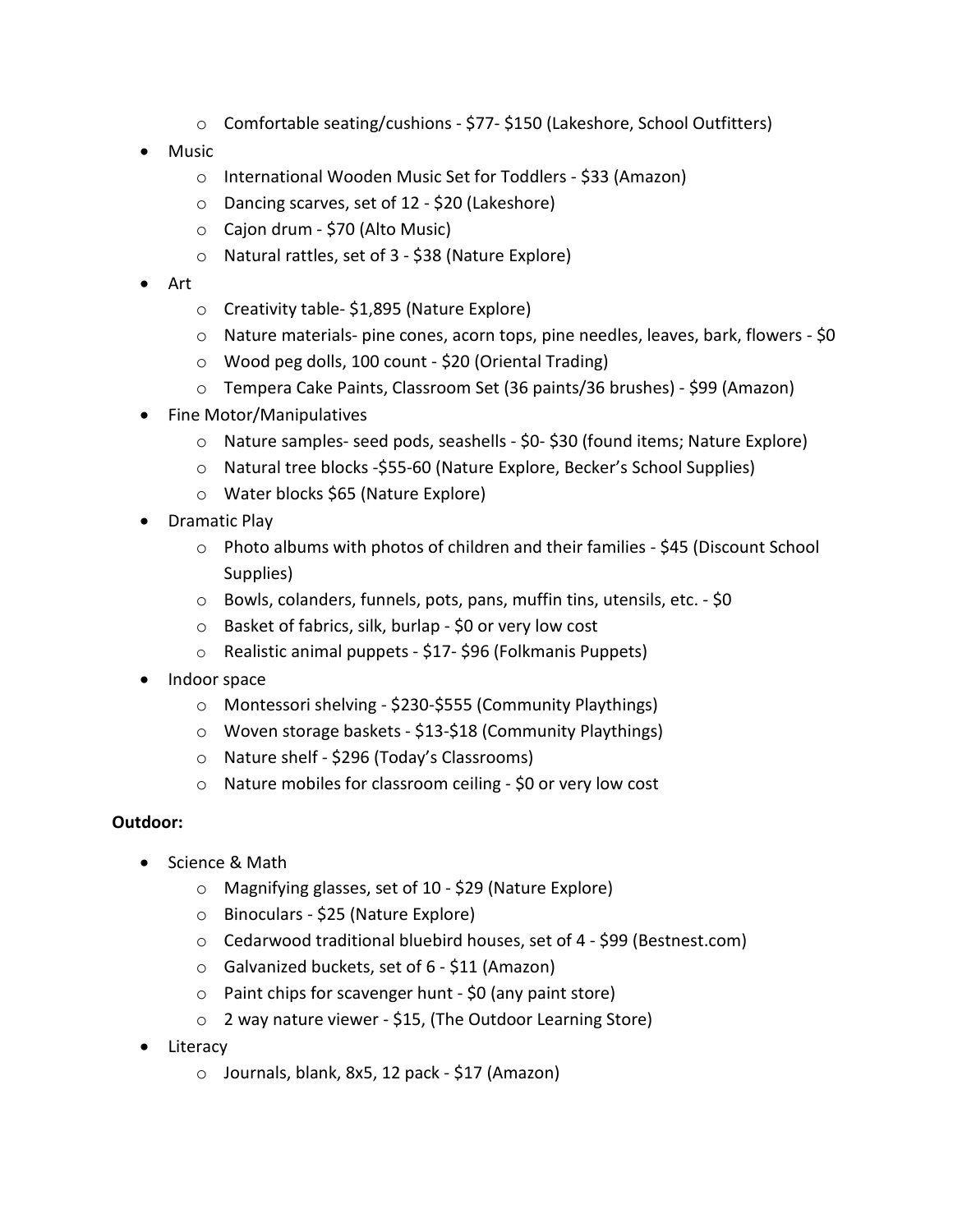- $\circ$  Assorted tools/implements for mark-making (crayons, markers, chalk, scrapers, paint, stamps) -varying prices (any craft store)
- o Wooden letters \$2 each (Michael's)
- $\circ$  Story baskets w/ assorted field guides, maps, and story books varying prices
- Music
	- o Tubular bells \$3,925- \$5985 (Rusty Keeler)
	- o Musical fence \$1,899 (Play with a Purpose)
	- o Marimba -\$3,095 (Nature Explore)
	- $\circ$  Create your own sound wall with pots/pans < \$50 (Pinterest)
- Art
	- o Art panel- \$1,895 (Nature Explore)
	- o Tempera Cake Paints, Classroom Set (36 paints/36 brushes) \$99 (Amazon)
	- o Two station hanging fence easel \$106 (School Outfitters)
	- o Discovery Create and Paint Easel \$299 (Curiosity Inspired)
	- o Natural art materials \$0
- Fine motor/manipulatives
	- o Outdoor water trellis and planning table \$799 (Discount School Supplies)
	- o Bamboo Water Run with Pivoting Spouts \$126 (Discount School Supplies)
	- o Watering cans and tools \$25 (Hearth Song)

#### Gross motor

- o Hill slide \$285 -1730 (Play Set Parts; Rusty Keeler)
- o Natural balance beam \$419-\$499 (Nature Explore)
- o Log steps \$499 (Nature Explore)
- o Wooden curved board \$199 (Nature Explore)
- $\circ$  Large log (secured so it doesn't roll) potentially \$0 (local lumber yard or tree service)
- o Garden tools \$32 (Montessori Services)
- Learning/play space
	- o Log mash play system climber- \$9,554 \$28,708 (Nature's Instruments)
	- o Double tree mash climber \$5,3144 (Nature's Instruments)
	- o Sideways tree climber- \$19,063 (Nature's Instruments)
	- o Spring willow for willow tunnel \$260 (Rusty Keeler)
	- o Giant tree cookies, set of 14 \$199 (Nature Explore)
	- o Stepping rounds- \$260-338 (Nature's Instruments)
	- o Kids Wooden Rectangular Picnic Table \$60 (Walmart)
	- o Outdoor storage shed \$299 (Wayfair)
	- o Tree cookies- potentially \$0 from local lumber yard/tree service